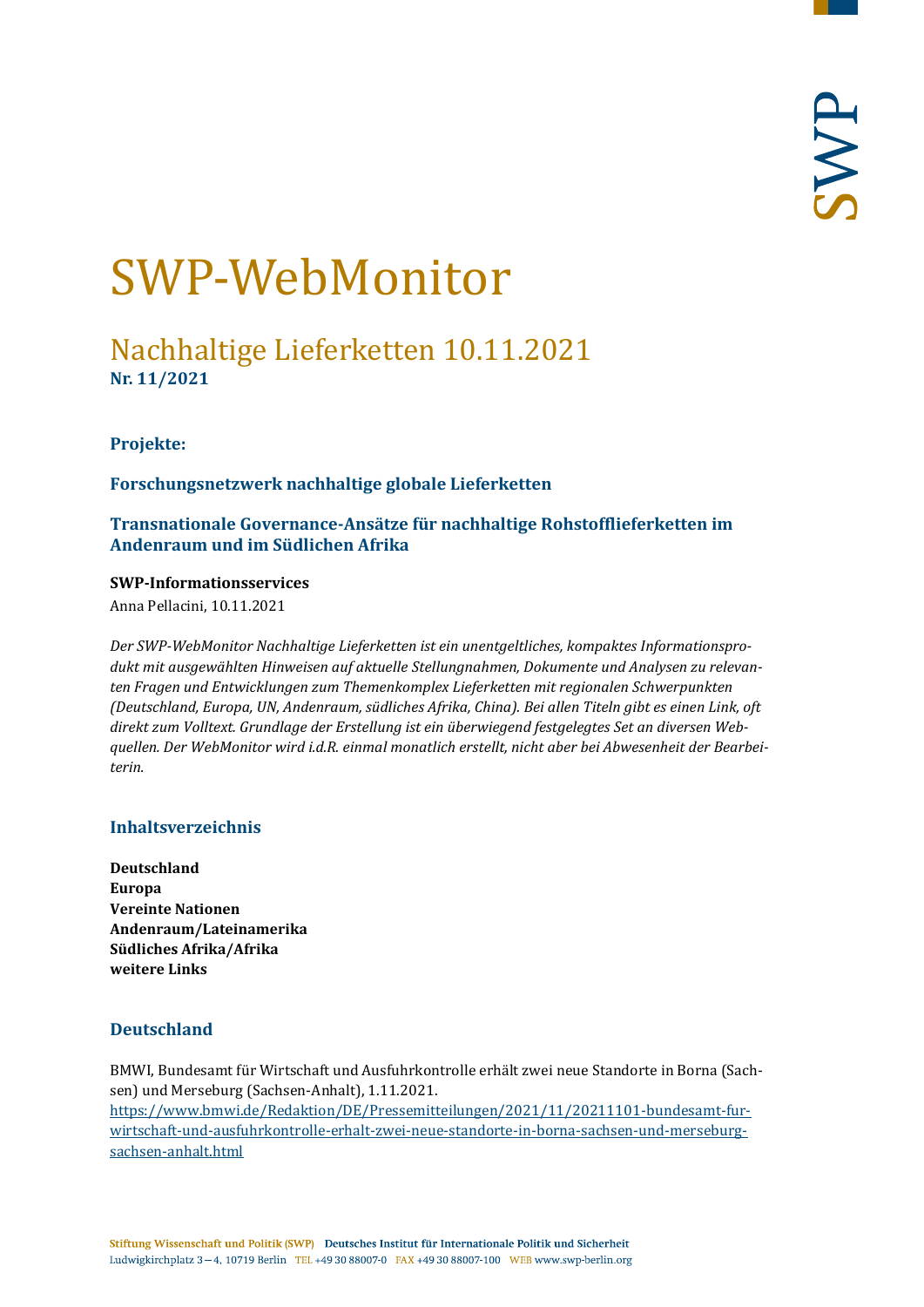BMZ, Studie: Sorgfaltspflichten in der Praxis Mit Verantwortung zum Erfolg - Praktische Umsetzung menschenrechtlicher Sorgfalt in 10 Unternehmen, Oktober 2021, 126 S. <https://www.bmz.de/de/aktuelles/mit-verantwortung-zum-erfolg>

BMZ, Klimafreundlicher Bergbau. Emissionen im Rohstoffsektor wirksam kommunizieren – Vorstellung des Climate Smart Mine Emissions Widget, 1.10.2021. [https://rue.bmz.de/de/publikationen\\_aktuelles/aktuelleMeldungen/2021/Oktober/Widget/in](https://rue.bmz.de/de/publikationen_aktuelles/aktuelleMeldungen/2021/Oktober/Widget/index.html)[dex.html](https://rue.bmz.de/de/publikationen_aktuelles/aktuelleMeldungen/2021/Oktober/Widget/index.html)

RESOLVE, Climate Smart Mine Emissions Widget Report, Oktober 2021, 16 S. [https://rue.bmz.de/de/publikationen\\_aktuelles/publikationen\\_neu/themen/klima\\_um](https://rue.bmz.de/de/publikationen_aktuelles/publikationen_neu/themen/klima_umwelt_energie/csm_widget_report_-_final.pdf)welt energie/csm\_widget\_report - final.pdf

BUND, Pressemitteilung: Große Mehrheit will europäische Unternehmen für Menschenrechtsverletzungen und Umweltschäden in der Lieferkette haftbar machen – BUND fordert neue Bundesregierung zum Handeln auf, 13.10.2021.

[https://www.bund.net/service/presse/pressemitteilungen/detail/news/grosse-mehrheit-will-eu](https://www.bund.net/service/presse/pressemitteilungen/detail/news/grosse-mehrheit-will-europaeische-unternehmen-fuer-menschenrechtsverletzungen-und-umweltschaeden-in-der-lieferkette-haftbar-machen-bund-fordert-neue-bundesregierung-zum-handeln-auf/)[ropaeische-unternehmen-fuer-menschenrechtsverletzungen-und-umweltschaeden-in-der-liefer](https://www.bund.net/service/presse/pressemitteilungen/detail/news/grosse-mehrheit-will-europaeische-unternehmen-fuer-menschenrechtsverletzungen-und-umweltschaeden-in-der-lieferkette-haftbar-machen-bund-fordert-neue-bundesregierung-zum-handeln-auf/)[kette-haftbar-machen-bund-fordert-neue-bundesregierung-zum-handeln-auf/](https://www.bund.net/service/presse/pressemitteilungen/detail/news/grosse-mehrheit-will-europaeische-unternehmen-fuer-menschenrechtsverletzungen-und-umweltschaeden-in-der-lieferkette-haftbar-machen-bund-fordert-neue-bundesregierung-zum-handeln-auf/)

Deutscher Bundestag, Wissenschaftliche Dienste, Aktueller Begriff Extraktivismus, Nr. 21/21, 7.10.2021,

2 S.

[https://www.bundestag.de/resource/blob/865274/0abb5450232c968f2e84a8f6fc347467/Ex](https://www.bundestag.de/resource/blob/865274/0abb5450232c968f2e84a8f6fc347467/Extraktivismus-data.pdf)[traktivismus-data.pdf](https://www.bundestag.de/resource/blob/865274/0abb5450232c968f2e84a8f6fc347467/Extraktivismus-data.pdf)

Initiative Lieferkettengesetz, Fragen und Antworten zum neuen LIEFERKETTENGESETZ. Oktober 2021, 20 S.

[https://lieferkettengesetz.de/wp-content/uploads/2021/11/Initiative-Lieferkettengesetz\\_FAQ-](https://lieferkettengesetz.de/wp-content/uploads/2021/11/Initiative-Lieferkettengesetz_FAQ-Deutsch.pdf)[Deutsch.pdf](https://lieferkettengesetz.de/wp-content/uploads/2021/11/Initiative-Lieferkettengesetz_FAQ-Deutsch.pdf)

Staufen AG, Studie Green Transformation 2021 In der Automobilindustrie, Supply-Chain-Studie: Nachhaltigkeit gewinnt als Vergabekriterium in der Automobilindustrie an Gewicht Sechs von zehn Unternehmen nehmen bereits eine Nachhaltigkeitsbewertung ihrer Lieferanten vor, 28.10.2021.

<https://www.presseportal.de/pm/107923/5058187>

UBA, Die globale Umweltinanspruchnahme des deutschen Maschinenbaus - Fallstudie zu den weltweiten Wertschöpfungsketten, Oktober 2021, 39 S. [https://www.umweltbundesamt.de/publikationen/die-globale-umweltinanspruchnahme-des](https://www.umweltbundesamt.de/publikationen/die-globale-umweltinanspruchnahme-des-deutschen)[deutschen](https://www.umweltbundesamt.de/publikationen/die-globale-umweltinanspruchnahme-des-deutschen)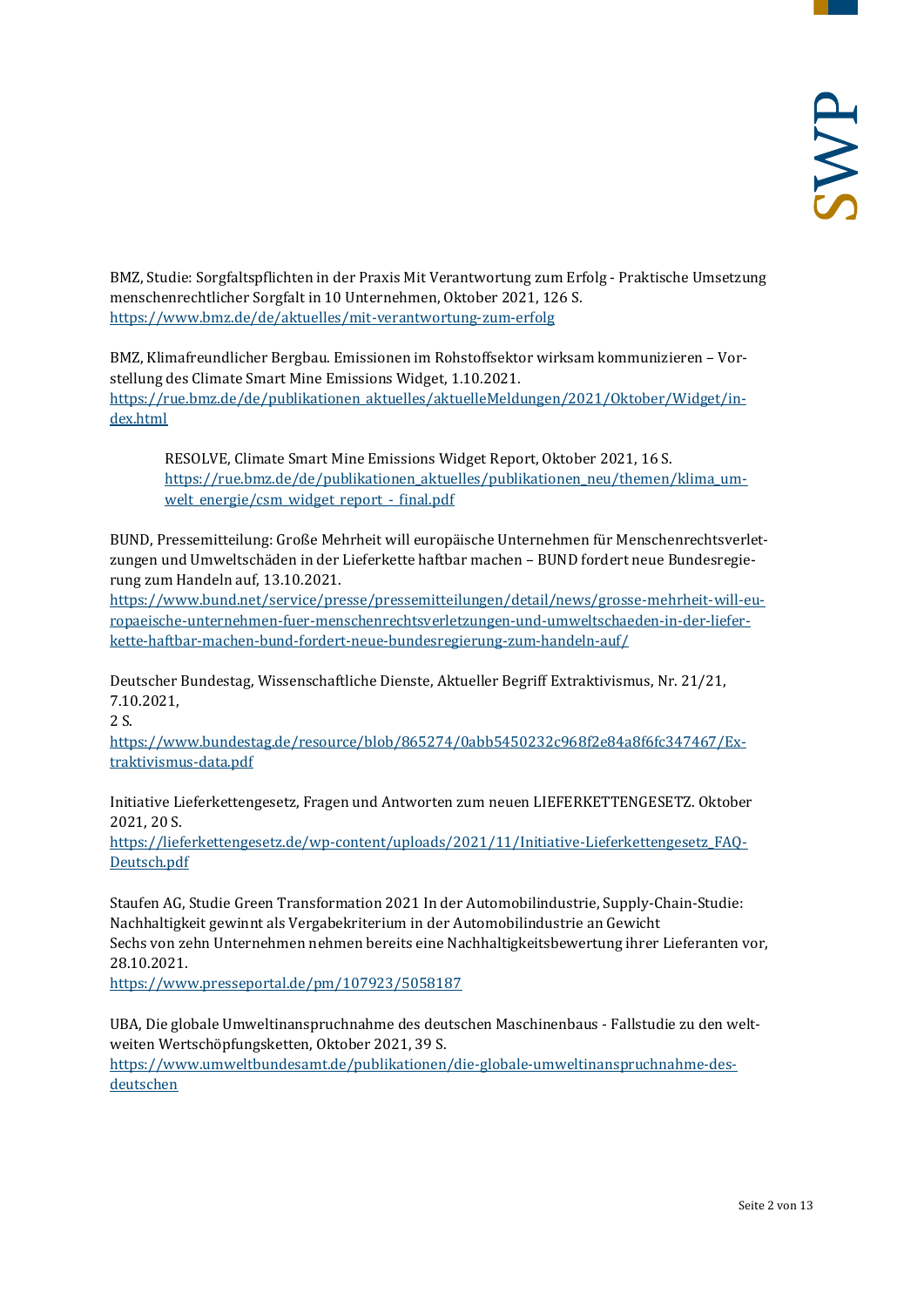#### <span id="page-2-0"></span>**Europa**

Alliance For Corporate Transparency, New data on companies' climate and human rights disclosures: lessons for the EU reform, 29.9.201. [https://www.allianceforcorporatetransparency.org/news/new-data-on-companies-climate-and](https://www.allianceforcorporatetransparency.org/news/new-data-on-companies-climate-and-human-rights-disclosures-lessons-for-the-eu-reform.html)[human-rights-disclosures-lessons-for-the-eu-reform.html](https://www.allianceforcorporatetransparency.org/news/new-data-on-companies-climate-and-human-rights-disclosures-lessons-for-the-eu-reform.html)

Amnesty International, The EU Battery Regulation Due Diligence Rules: Ensuring that Human Rights and the Environment are not Casualties of the Energy Transition, 1.10.2021, 7 S. <https://www.amnesty.org/en/documents/pol40/4816/2021/en/>

Amnesty International France, UE / Devoir de vigilance : un sondage révèle le soutien massif de l'opinion publique européenne pour mettre fin à l'impunité des multinationales, 13.10.2021. <https://www.amnesty.fr/presse/ue--devoir-de-vigilance--un-sondage-revele-le-soutien>

Business & Human Rights Resource Centre, Louise Lindfors, Sofia Hedström, Sanna Ström, Has Sweden lost its way on human rights? 28.10.2021. <https://www.business-humanrights.org/de/blog/has-sweden-lost-its-way-on-human-rights/>

BUSINESSEUROPE, Trade and sustainable development in EU trade agreements: Review of current approach - BusinessEurope reply to the public consultation, 29.10, 25 S. [https://www.businesseurope.eu/publications/trade-and-sustainable-development-eu-trade-ag](https://www.businesseurope.eu/publications/trade-and-sustainable-development-eu-trade-agreements-review-current-approach)[reements-review-current-approach](https://www.businesseurope.eu/publications/trade-and-sustainable-development-eu-trade-agreements-review-current-approach)

CEE Bankwatch Network, Pippa Gallop, A third of European Investment Bank lending evades environmental and social rules, 21.9.2021.

[https://bankwatch.org/blog/a-third-of-european-investment-bank-lending-evades-environmen](https://bankwatch.org/blog/a-third-of-european-investment-bank-lending-evades-environmental-and-social-rules)[tal-and-social-rules](https://bankwatch.org/blog/a-third-of-european-investment-bank-lending-evades-environmental-and-social-rules)

CSR Europe, PRESS RELEASE: Drive Sustainability's Raw Material Outlook Goes Live, 12.10.2021. [https://www.csreurope.org/newsbundle-articles/drive-sustainabilitys-raw-material-outlook](https://www.csreurope.org/newsbundle-articles/drive-sustainabilitys-raw-material-outlook-goes-live)[goes-live](https://www.csreurope.org/newsbundle-articles/drive-sustainabilitys-raw-material-outlook-goes-live)

CSR Europe, The European Sustainable Industry Barometer 2021 - Assessing the maturity and integration of sustainability factors in European industry, 2021. <https://www.csreurope.org/download-the-european-sustainable-industry-barometer-2021>

ECCJ, Missing from the COP26 agenda: corporate accountability, 3.11.2021. <https://corporatejustice.org/news/corporate-accountability-missing-from-the-cop26-agenda/>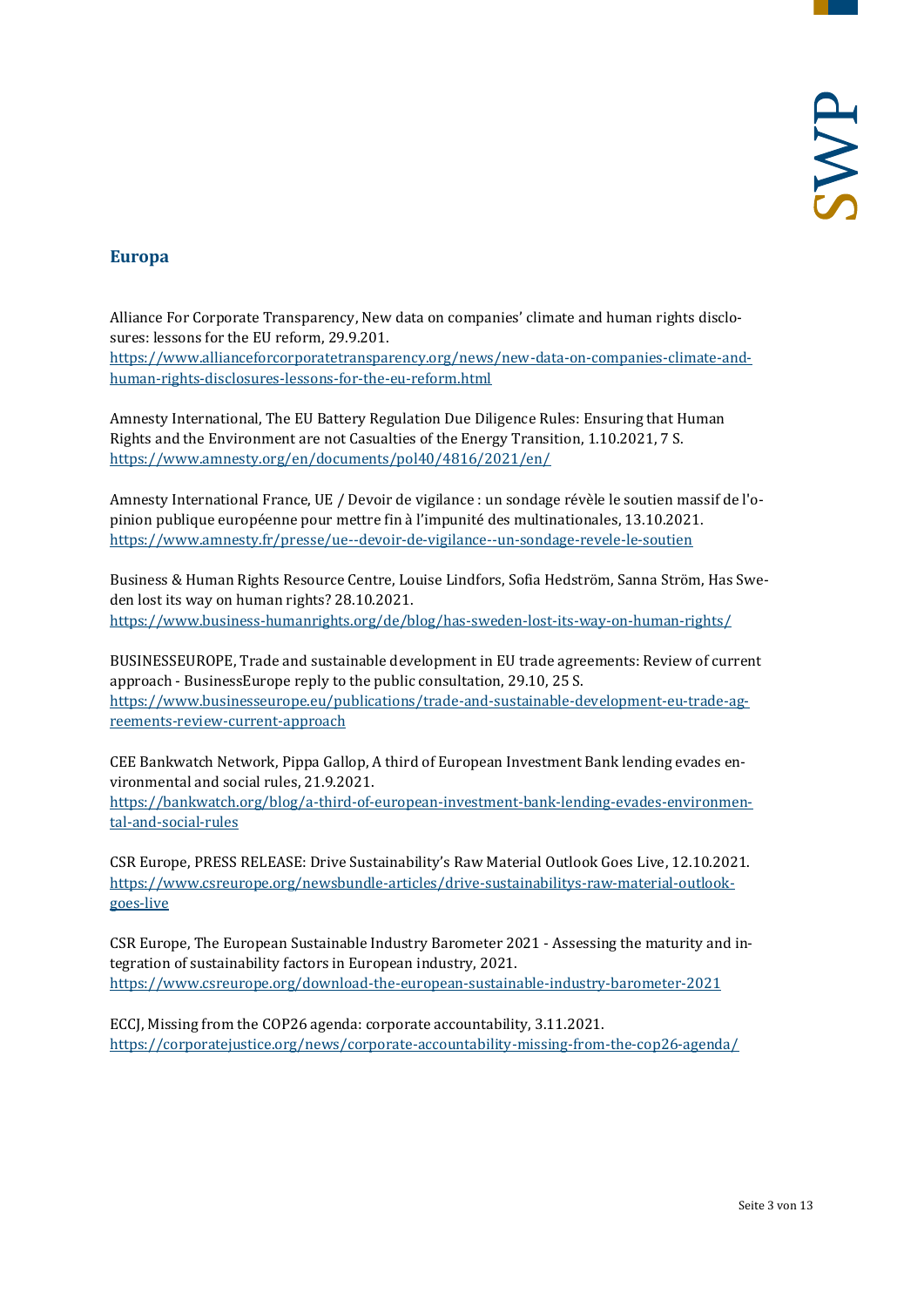ECCJ, Overwhelming public support for EU law to hold companies liable for human rights violations and environmental harms, by AK Europa, European Coalition for Corporate Justice, Friends of the Earth Europe, Global Witness, and SumOfUs, 13.10.2021.

[https://corporatejustice.org/news/poll-shows-overwhelming-public-support-for-eu-law-to-hold](https://corporatejustice.org/news/poll-shows-overwhelming-public-support-for-eu-law-to-hold-companies-liable/)[companies-liable/](https://corporatejustice.org/news/poll-shows-overwhelming-public-support-for-eu-law-to-hold-companies-liable/)

eit, News: The European Raw Materials Alliance embraces the Green Deal with its first Call for Action. Securing a sustainable supply of rare earths for a carbon-neutral future of Europe, 1.10.2021. [https://eit.europa.eu/news-events/news/european-raw-materials-alliance-embraces-green-deal](https://eit.europa.eu/news-events/news/european-raw-materials-alliance-embraces-green-deal-its-first-call-action)[its-first-call-action](https://eit.europa.eu/news-events/news/european-raw-materials-alliance-embraces-green-deal-its-first-call-action)

ERMA, Rare Earth Magnets and Motors: A European Call for Action, Oktober 2021, 37 S. [https://eitrawmaterials.eu/wp-content/uploads/2021/09/ERMA-Action-Plan-2021-A-](https://eitrawmaterials.eu/wp-content/uploads/2021/09/ERMA-Action-Plan-2021-A-European-Call-for-Action.pdf)[European-Call-for-Action.pdf](https://eitrawmaterials.eu/wp-content/uploads/2021/09/ERMA-Action-Plan-2021-A-European-Call-for-Action.pdf)

Europäische Kommission, Press release: Joint EU-US Statement on a Global Arrangement on Sustainable Steel and Aluminium, 31.10.2021. [https://ec.europa.eu/commission/presscorner/detail/en/ip\\_21\\_5724](https://ec.europa.eu/commission/presscorner/detail/en/ip_21_5724)

European Parliament, MEP letter to President von der Leyen, Commissioners Reynders and Breton on Access to Justice for BHR victims, Request to address barriers to justice for victims of corporate abuse in global value chains in order to enable private enforcement of future Corporate Due Diligence rules, 27.10.2021.

[https://responsiblebusinessconduct.eu/wp/2021/10/27/mep-letter-to-president-von-der-leyen](https://responsiblebusinessconduct.eu/wp/2021/10/27/mep-letter-to-president-von-der-leyen-commissioners-reynders-and-breton-on-access-to-justice-for-bhr-victims/)[commissioners-reynders-and-breton-on-access-to-justice-for-bhr-victims/](https://responsiblebusinessconduct.eu/wp/2021/10/27/mep-letter-to-president-von-der-leyen-commissioners-reynders-and-breton-on-access-to-justice-for-bhr-victims/)

Germanwatch u. andere Organisationen, Für konsequenten Schutz der Menschenrechte und der Umwelt in der EU-Batterieverordnung - 10 Vorschläge für wirksame menschenrechtliche und umweltbezogene Sorgfaltspflichten, Oktober 2021, 3 S. <https://germanwatch.org/de/20973>

lesoir.be, Droits humains et environnement: les Belges veulent responsabiliser les entreprises, 13.10.2021.

[https://www.lesoir.be/400250/article/2021-10-13/droits-humains-et-environnement-les-belges](https://www.lesoir.be/400250/article/2021-10-13/droits-humains-et-environnement-les-belges-veulent-responsabiliser-les)[veulent-responsabiliser-les](https://www.lesoir.be/400250/article/2021-10-13/droits-humains-et-environnement-les-belges-veulent-responsabiliser-les)

SOMO u. andere Organisationen, Apply Open Data Principles in EU legislation on corporate reporting, Call for Open Data Principles in EU Corporate Sustainability Reporting Directive Legislation, 8.10.2021.

<https://www.somo.nl/apply-open-data-principles-in-eu-legislation-on-corporate-reporting/>

voicenetwork, Joint position paper on the EU's policy and regulatory approach to cocoa Human rights and environmental due diligence , 18.10.2021.

[https://www.voicenetwork.eu/wp-content/uploads/2021/10/Joint-position-paper-on-a-manda](https://www.voicenetwork.eu/wp-content/uploads/2021/10/Joint-position-paper-on-a-mandatory-human-rights-and-environmental-due-diligence-regulation.pdf)[tory-human-rights-and-environmental-due-diligence-regulation.pdf](https://www.voicenetwork.eu/wp-content/uploads/2021/10/Joint-position-paper-on-a-mandatory-human-rights-and-environmental-due-diligence-regulation.pdf)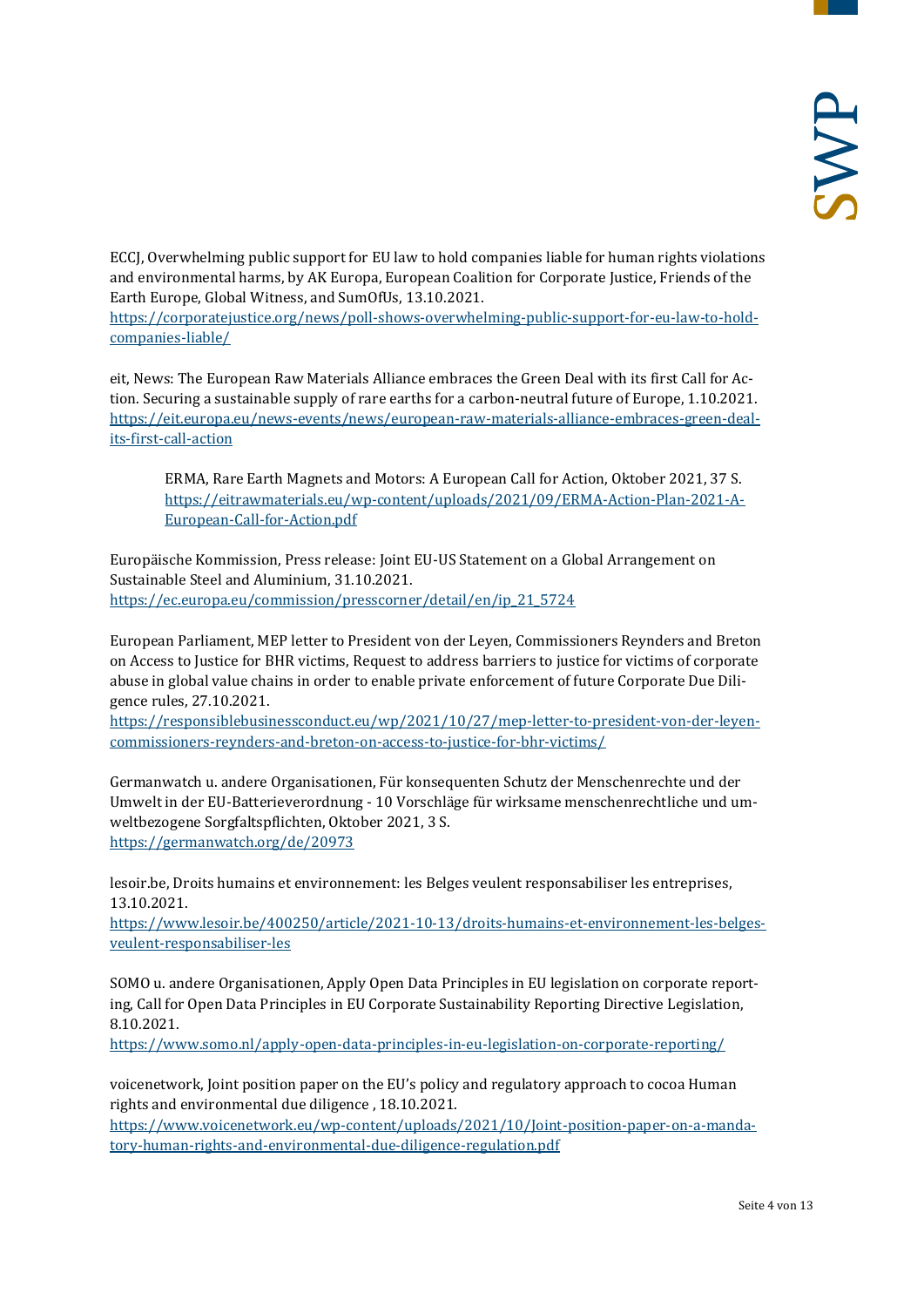#### <span id="page-4-0"></span>**Vereinte Nationen**

CALS, Anesu Dera , Statement by African Civil Society Organisations on Binding Treaty, 25.10.2021. [https://www.wits.ac.za/news/sources/cals-news/2021/statement-by-african-civil-society-organi](https://www.wits.ac.za/news/sources/cals-news/2021/statement-by-african-civil-society-organisations-on-binding-treaty.html)[sations-on-binding-treaty.html](https://www.wits.ac.za/news/sources/cals-news/2021/statement-by-african-civil-society-organisations-on-binding-treaty.html)

CIDSE, ECCHR, ECCJ, FIDH, and Friends of the Earth Europe, Global solutions to global problems: Why EU legislation and a UN instrument must be complementary, 27.10.2021, 12 S. <https://corporatejustice.org/publications/global-solutions-to-global-problems/>

CIDSE, Markus Krajewski, Analysis of the Third Draft of the UN Treaty on Business and Human Rights, Oktober 2021, 27 S. <https://www.misereor.de/fileadmin/publikationen/study-on-UN-binding-treaty-2021.pdf>

Dismantle Corporate Power, PRESS RELEASE -Global South states and civil society keep up momen-

tum to regulate transnationals corporations under international human rights law – Global Campaign, 2.11.2021.

[https://www.stopcorporateimpunity.org/press-release-global-south-states-and-civil-society-keep](https://www.stopcorporateimpunity.org/press-release-global-south-states-and-civil-society-keep-up-momentum-to-regulate-transnationals-corporations-under-international-human-rights-law/)[up-momentum-to-regulate-transnationals-corporations-under-international-human-rights-law/](https://www.stopcorporateimpunity.org/press-release-global-south-states-and-civil-society-keep-up-momentum-to-regulate-transnationals-corporations-under-international-human-rights-law/)

ECCJ, by Heidi Hautala (Greens/EFA), Maria Soraya Rodriguez Ramos (RENEW), Maria Arena (S&D) and Manon Aubry (The Left), Why is the EU still absent in UN negotiations on human rights rules for business?, 29.10.2021.

[https://corporatejustice.org/news/why-is-the-eu-still-absent-in-un-negotiations-on-human](https://corporatejustice.org/news/why-is-the-eu-still-absent-in-un-negotiations-on-human-rights-rules-for-business/)[rights-rules-for-business/](https://corporatejustice.org/news/why-is-the-eu-still-absent-in-un-negotiations-on-human-rights-rules-for-business/)

ECCJ, UN treaty negotiations: It all comes down to political will, 29.10.2021. <https://corporatejustice.org/news/un-treaty-negotiations-it-all-comes-down-to-political-will/>

ECCJ, Day 4 of talks on UN binding treaty: Sticks are needed, not carrots, 28.10. 2021. [https://corporatejustice.org/news/day-4-of-talks-on-un-binding-treaty-sticks-are-needed-not-car](https://corporatejustice.org/news/day-4-of-talks-on-un-binding-treaty-sticks-are-needed-not-carrots/)[rots/](https://corporatejustice.org/news/day-4-of-talks-on-un-binding-treaty-sticks-are-needed-not-carrots/)

ECCJ, Familiar fault lines on full display as talks on binding treaty continue, 27.10.2021. <https://corporatejustice.org/news/familiar-fault-lines-on-full-display/>

ECCJ, UN member states dig in on second day of talks on binding treaty, 26.10. 2021 <https://corporatejustice.org/news/member-states-dig-in-on-second-day-un-talks/>

ECCJ, UN treaty negotiations kick off with an appeal to member states: engage constructively, 25.10.2021.

[https://corporatejustice.org/news/un-treaty-negotiations-kick-off-with-an-appeal-to-member-sta](https://corporatejustice.org/news/un-treaty-negotiations-kick-off-with-an-appeal-to-member-states-engage-constructively/)[tes-engage-constructively/](https://corporatejustice.org/news/un-treaty-negotiations-kick-off-with-an-appeal-to-member-states-engage-constructively/)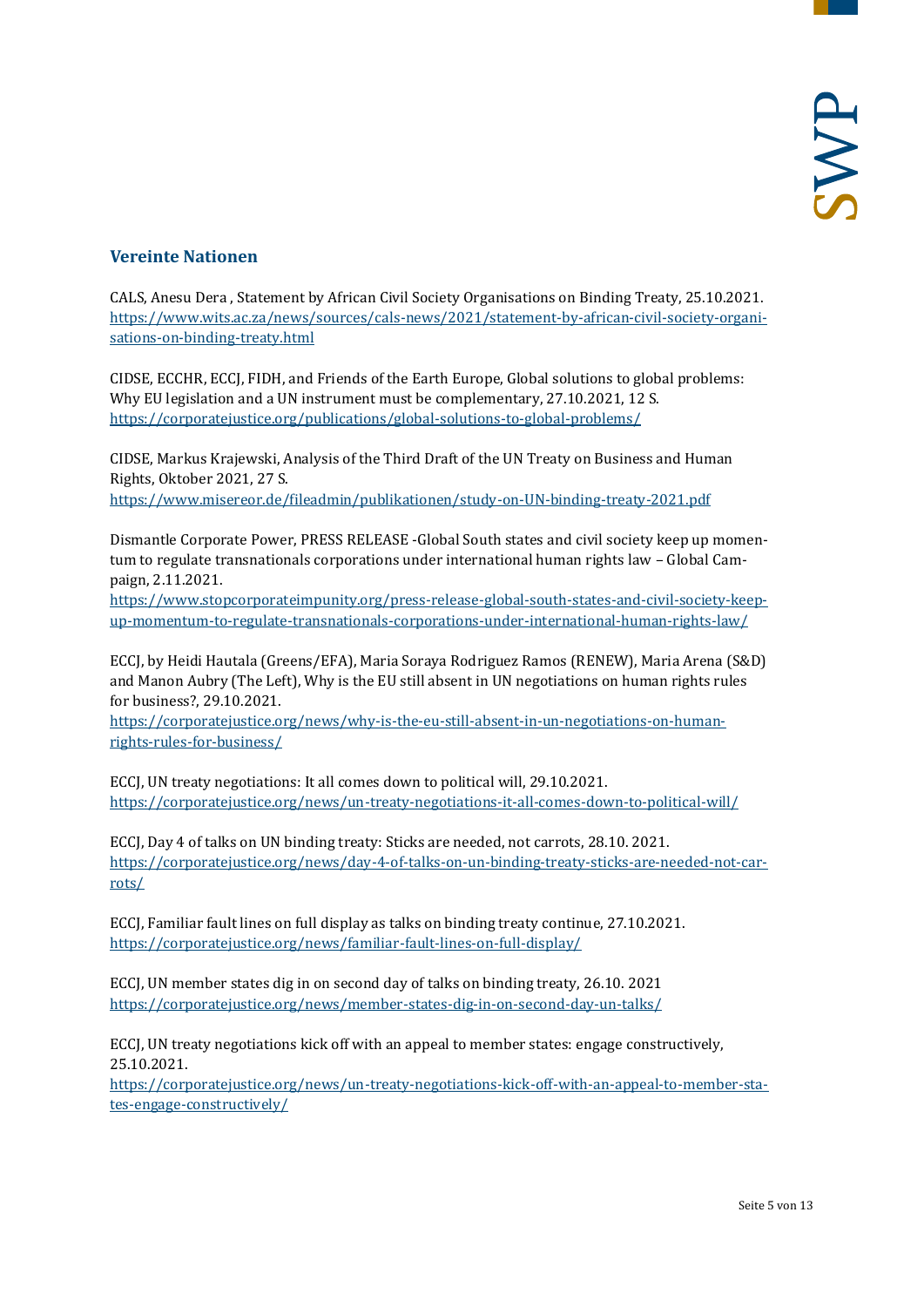ENNHRI, ENNHRI statement to the Open-ended intergovernmental working group on transnational corporations and other business enterprises with respect to human rights, Oktober 2021, 2 S. [https://ennhri.org/wp-content/uploads/2021/10/ENNHRI-statement\\_-to-OEIGWG\\_consult.pdf](https://ennhri.org/wp-content/uploads/2021/10/ENNHRI-statement_-to-OEIGWG_consult.pdf)

ohchr, 7th Session of the Open-ended intergovernmental working group on transnational corporations and other business enterprises with respect to human rights. Video opening statement by Michelle Bachelet, UN High Commissioner for Human Rights, 25.10.2021. <https://www.ohchr.org/EN/NewsEvents/Pages/DisplayNews.aspx?NewsID=27711&LangID=E>

ohchr, Joint Statement by UN human rights experts - UN human rights experts urge States to create a global level playing field for responsible business conduct, 19.10.2021. <https://www.ohchr.org/EN/NewsEvents/Pages/DisplayNews.aspx?NewsID=27672&LangID=E>

ohchr, States must stop prioritizing investment over human rights – UN experts, 14.10.2021. <https://www.ohchr.org/EN/NewsEvents/Pages/DisplayNews.aspx?NewsID=27655&LangID=E>

Shift/ohchr, Enforcement of Mandatory Due Diligence: Key Design Considerations for Administrative Supervision, Oktober 2021, 30 S. <https://shiftproject.org/resource/enforcement-mhrdd-design/>

The Danish Institute for Human Rights, HUMAN RIGHTS DUE DILIGENCE LAWS: KEY CONSIDERATIONS BRIEFING ON CIVIL LIABILITY FOR DUE DILIGENCE FAILURES, Oktober 2021, 41 S.

[https://www.humanrights.dk/sites/humanrights.dk/files/media/document/Hu](https://www.humanrights.dk/sites/humanrights.dk/files/media/document/Human_rights_due_diligence_laws_-_briefing_on_civil_liability_for_due_diligence_failures_2021_accessible.pdf)[man\\_rights\\_due\\_diligence\\_laws\\_-\\_briefing\\_on\\_civil\\_liability\\_for\\_due\\_diligence\\_failures\\_2021\\_acces](https://www.humanrights.dk/sites/humanrights.dk/files/media/document/Human_rights_due_diligence_laws_-_briefing_on_civil_liability_for_due_diligence_failures_2021_accessible.pdf)[sible.pdf](https://www.humanrights.dk/sites/humanrights.dk/files/media/document/Human_rights_due_diligence_laws_-_briefing_on_civil_liability_for_due_diligence_failures_2021_accessible.pdf)

Treaty Alliance Deutschland, Vom Lieferkettengesetz zu einem internationalen Level Playing Field Stellungnahme der Treaty Alliance Deutschland zum dritten überarbeiteten Entwurf für ein verbindliches UN-Abkommen zu Wirtschaft und Menschenrechten, 7.10.2021, 8 S. [https://germanwatch.org/sites/default/files/treatyallianzd\\_stellungnahme\\_2021\\_oktober.pdf](https://germanwatch.org/sites/default/files/treatyallianzd_stellungnahme_2021_oktober.pdf)

#### <span id="page-5-0"></span>**Andenraum/Lateinamerika**

VI Foro Regional de las Naciones Unidas sobre las Empresas y los Derechos Humanos en América Latina y el Caribe, 4.-6.Oktober 2021. <https://vifororegional.empresasyderechoshumanos.org/>

Business & Human Rights Resource Centre , Story: VI Foro Regional de las Naciones Unidas sobre las Empresas y los Derechos Humanos en América Latina y el Caribe, 13.10.2021. [https://www.business-humanrights.org/de/neuste-meldungen/vi-foro-regional-de-las](https://www.business-humanrights.org/de/neuste-meldungen/vi-foro-regional-de-las-naciones-unidas-sobre-las-empresas-y-los-derechos-humanos-en-am%C3%A9rica-latina-y-el-caribe/)[naciones-unidas-sobre-las-empresas-y-los-derechos-humanos-en-am%C3%A9rica-latina](https://www.business-humanrights.org/de/neuste-meldungen/vi-foro-regional-de-las-naciones-unidas-sobre-las-empresas-y-los-derechos-humanos-en-am%C3%A9rica-latina-y-el-caribe/)[y-el-caribe/](https://www.business-humanrights.org/de/neuste-meldungen/vi-foro-regional-de-las-naciones-unidas-sobre-las-empresas-y-los-derechos-humanos-en-am%C3%A9rica-latina-y-el-caribe/)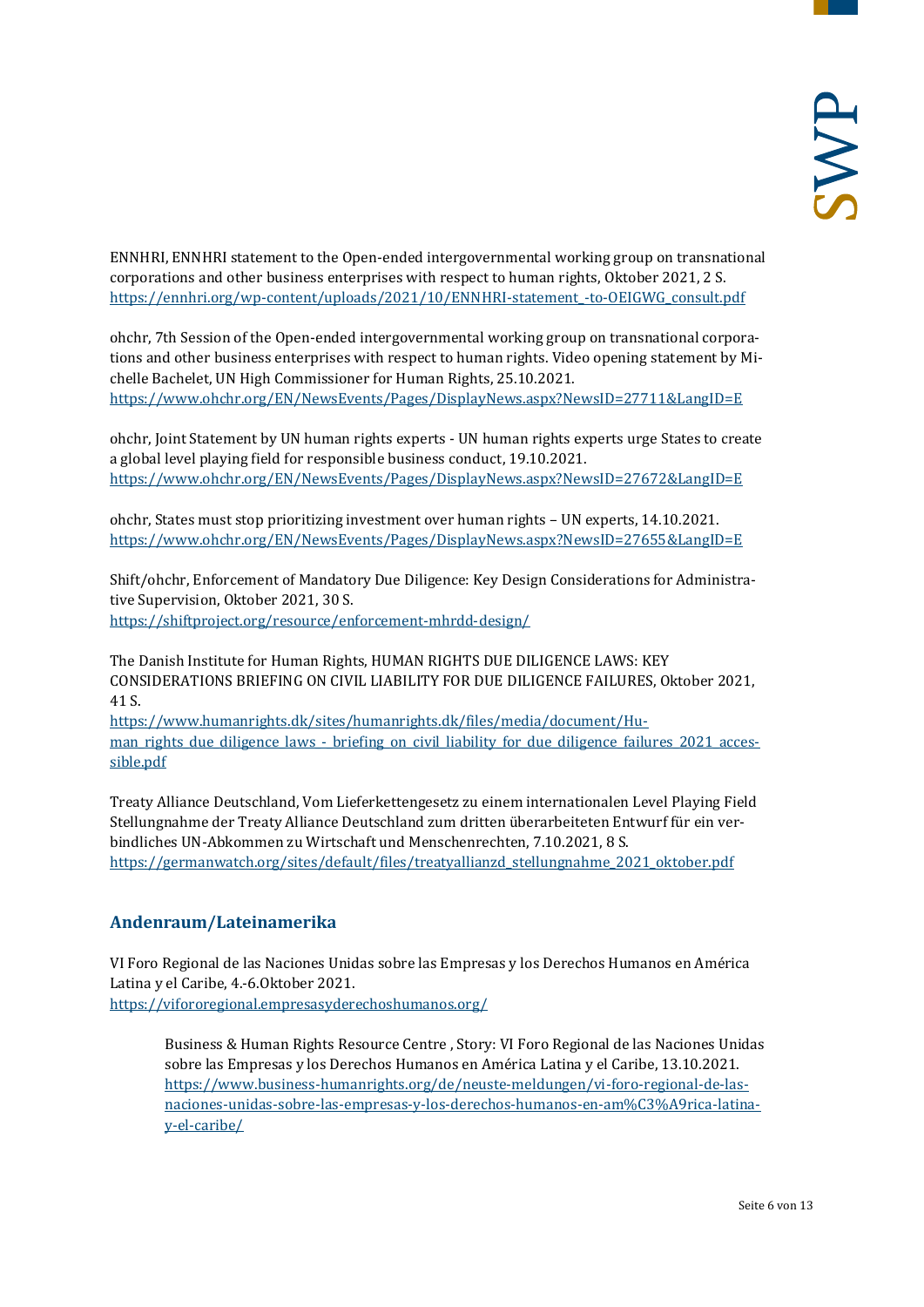Aguilar,Javier et al., Peru - Mining Sector Diagnostic (English). Washington, D.C. : World Bank Group, 20.10.2021, 147 S. [http://documents.worldbank.org/curated/en/448141632473923087/Peru-Mining-Sector-Diag](http://documents.worldbank.org/curated/en/448141632473923087/Peru-Mining-Sector-Diagnostic)[nostic](http://documents.worldbank.org/curated/en/448141632473923087/Peru-Mining-Sector-Diagnostic)

Business & Human Rights Resource Centre, Story Perú: Empresarios mineros dicen que protestas comunitarias son "comienzo de escalada de violencia"; empresa Antamina suspende operaciones en Áncash, pero las protestas contra Las Bambas se suspenden, 4.11.2021.

[https://www.business-humanrights.org/de/neuste-meldungen/per%C3%BA-empresarios](https://www.business-humanrights.org/de/neuste-meldungen/per%C3%BA-empresarios-mineros-dice-que-protestas-comunitarias-son-comienzo-de-escalada-de-violencia-empresa-antamina-suspende-operaciones-en-%C3%A1ncash-pero-las-protestas-contra-las-bambas-se-suspenden/)[mineros-dice-que-protestas-comunitarias-son-comienzo-de-escalada-de-violencia-empresa-anta](https://www.business-humanrights.org/de/neuste-meldungen/per%C3%BA-empresarios-mineros-dice-que-protestas-comunitarias-son-comienzo-de-escalada-de-violencia-empresa-antamina-suspende-operaciones-en-%C3%A1ncash-pero-las-protestas-contra-las-bambas-se-suspenden/)[mina-suspende-operaciones-en-%C3%A1ncash-pero-las-protestas-contra-las-bambas-se-suspen](https://www.business-humanrights.org/de/neuste-meldungen/per%C3%BA-empresarios-mineros-dice-que-protestas-comunitarias-son-comienzo-de-escalada-de-violencia-empresa-antamina-suspende-operaciones-en-%C3%A1ncash-pero-las-protestas-contra-las-bambas-se-suspenden/)[den/](https://www.business-humanrights.org/de/neuste-meldungen/per%C3%BA-empresarios-mineros-dice-que-protestas-comunitarias-son-comienzo-de-escalada-de-violencia-empresa-antamina-suspende-operaciones-en-%C3%A1ncash-pero-las-protestas-contra-las-bambas-se-suspenden/)

CEPAL, Poveda Bonilla, Rafael, Estudio comparativo de las políticas públicas de encadenamientos productivos del cobre en Chile, el Ecuador y el Perú, Oktober 2021, 87 S. <https://www.cepal.org/en/node/54873>

Dialogochino, José de Echave, Opinion: Tax reform in Peru would not damage mining industry, 13.10.2021.

[https://dialogochino.net/en/extractive-industries/47181-opinion-tax-reform-in-peru-would-not](https://dialogochino.net/en/extractive-industries/47181-opinion-tax-reform-in-peru-would-not-damage-mining-industry/)[damage-mining-industry/](https://dialogochino.net/en/extractive-industries/47181-opinion-tax-reform-in-peru-would-not-damage-mining-industry/)

Dialogochino, Zara C Albright, Kehan Wang, Rebecca Ray, Opinion: Argentina, Bolivia and Chile need a responsible lithium boom, 30.9.2021. <https://dialogochino.net/en/extractive-industries/lithium-mining-boom-argentina-bolivia-chile/>

Globalminingreview, Jessica Casey, Chile launches call to boost lithium production and attract new operators, 15.10.2021.

[https://www.globalminingreview.com/exploration-development/15102021/chile-launches-call](https://www.globalminingreview.com/exploration-development/15102021/chile-launches-call-to-boost-lithium-production-and-attract-new-operators/)[to-boost-lithium-production-and-attract-new-operators/](https://www.globalminingreview.com/exploration-development/15102021/chile-launches-call-to-boost-lithium-production-and-attract-new-operators/)

ICCM, Renewable energy in the South American mining and metals industry, 28.10.2021. [https://www.icmm.com/en-gb/case-studies/2021/environmental-stewardship/renewable](https://www.icmm.com/en-gb/case-studies/2021/environmental-stewardship/renewable-energy-south-american-mining)[energy-south-american-mining](https://www.icmm.com/en-gb/case-studies/2021/environmental-stewardship/renewable-energy-south-american-mining)

IDB, Innovation and Competitiveness in Mining Value Chains The Case of Argentina, DISCUSSION PAPER Nº IDB-DP-892 , Oktober 2021, 69 S. [https://publications.iadb.org/publications/english/document/Innovation-and-Competitiveness](https://publications.iadb.org/publications/english/document/Innovation-and-Competitiveness-in-Mining-Value-Chains-The-Case-of-Argentina.pdf)[in-Mining-Value-Chains-The-Case-of-Argentina.pdf](https://publications.iadb.org/publications/english/document/Innovation-and-Competitiveness-in-Mining-Value-Chains-The-Case-of-Argentina.pdf)

International Copper Association, Vale tritt der International Copper Association bei, 11.10.2021. <https://www.presseportal.de/pm/117932/5043494>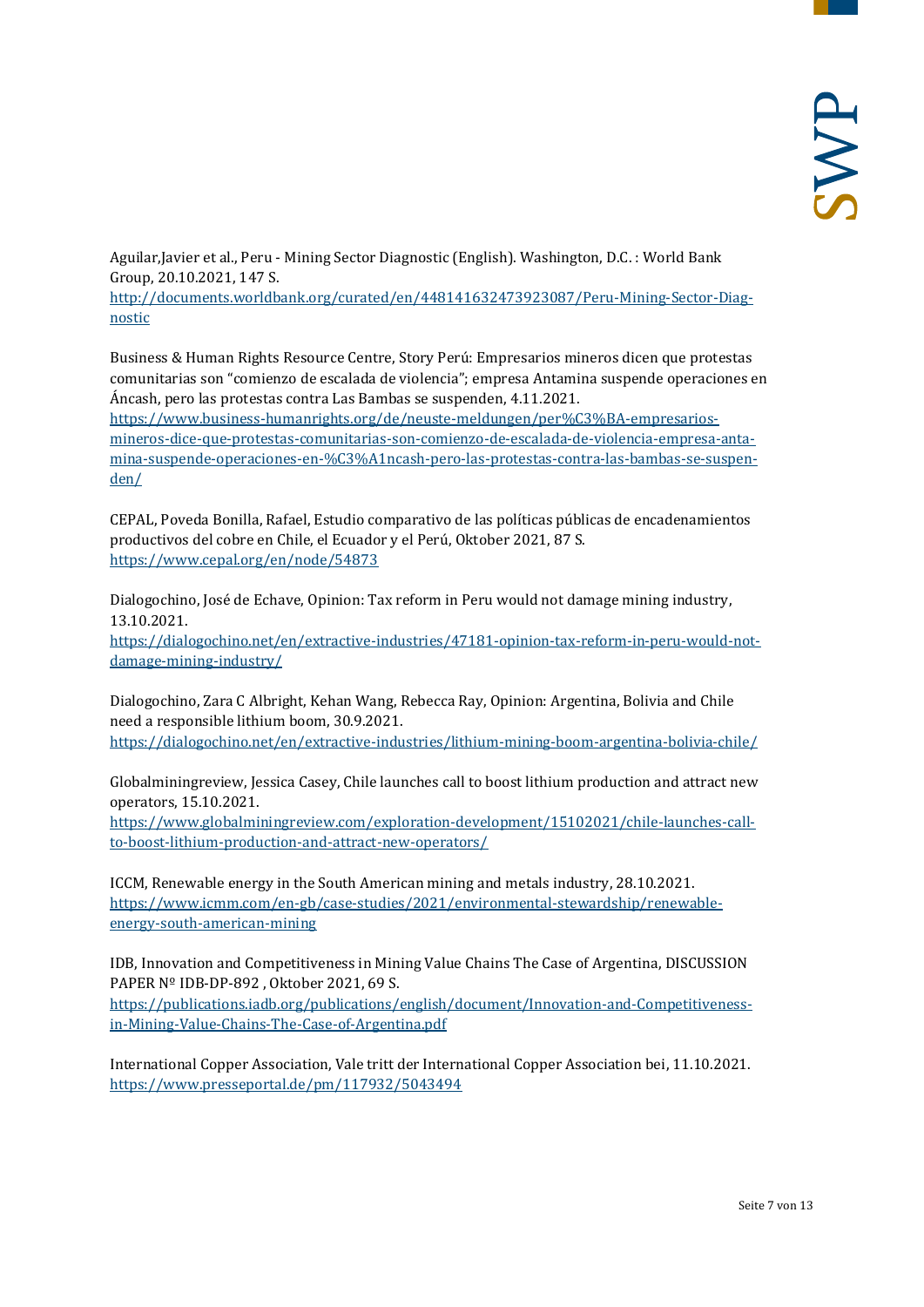Kristi Disney Bruckner et al., Estudio de Casos: Gestión Ambiental y Social en el Sector de la Minería Aurífera de Perú en medio de la Pandemia por la COVID-19, 4.10.2021, 33 S.

[https://goxi.org/resource/estudio-de-casos-gestion-ambiental-y-social-en-el-sector-de-la-mineria](https://goxi.org/resource/estudio-de-casos-gestion-ambiental-y-social-en-el-sector-de-la-mineria-aurifera-de-peru-en)[aurifera-de-peru-en](https://goxi.org/resource/estudio-de-casos-gestion-ambiental-y-social-en-el-sector-de-la-mineria-aurifera-de-peru-en)

minería chilena, Anglo American advierte que sequía representa un riesgo continuo para la producción en Los Bronces, 21.10.2021

[https://www.mch.cl/2021/10/21/anglo-american-advierte-que-sequia-representa-un-riesgo-con](https://www.mch.cl/2021/10/21/anglo-american-advierte-que-sequia-representa-un-riesgo-continuo-para-la-produccion-en-los-bronces/)[tinuo-para-la-produccion-en-los-bronces/#](https://www.mch.cl/2021/10/21/anglo-american-advierte-que-sequia-representa-un-riesgo-continuo-para-la-produccion-en-los-bronces/)

minsus, Cesco y MinSus inician segunda etapa del Estudio Revolución tecnológica en la gran minería de la Región Andina abordando 5 desafíos críticos para el desarrollo de una industria sostenible, 13.10.2021.

[https://minsus.net/cesco-y-minsus-inician-segunda-etapa-del-estudio-revolucion-tecnologica-en](https://minsus.net/cesco-y-minsus-inician-segunda-etapa-del-estudio-revolucion-tecnologica-en-la-gran-mineria-de-la-region-andina-abordando-5-desafios-criticos-para-el-desarrollo-de-una-industria-sostenible/)[la-gran-mineria-de-la-region-andina-abordando-5-desafios-criticos-para-el-desarrollo-de-una-in](https://minsus.net/cesco-y-minsus-inician-segunda-etapa-del-estudio-revolucion-tecnologica-en-la-gran-mineria-de-la-region-andina-abordando-5-desafios-criticos-para-el-desarrollo-de-una-industria-sostenible/)[dustria-sostenible/](https://minsus.net/cesco-y-minsus-inician-segunda-etapa-del-estudio-revolucion-tecnologica-en-la-gran-mineria-de-la-region-andina-abordando-5-desafios-criticos-para-el-desarrollo-de-una-industria-sostenible/)

minsus, GIZ, CREER, BSR y ACNUDH organizan encuentro sobre acceso a reparación y mecanismos de reclamación de la industria minera en la región andina, 8.10.2021.

[https://minsus.net/giz-creer-bsr-y-acnudh-organizan-encuentro-sobre-acceso-a-reparacion-y-me](https://minsus.net/giz-creer-bsr-y-acnudh-organizan-encuentro-sobre-acceso-a-reparacion-y-mecanismos-de-reclamacion-de-la-industria-minera-en-la-region-andina/)[canismos-de-reclamacion-de-la-industria-minera-en-la-region-andina/](https://minsus.net/giz-creer-bsr-y-acnudh-organizan-encuentro-sobre-acceso-a-reparacion-y-mecanismos-de-reclamacion-de-la-industria-minera-en-la-region-andina/)

minsus, Diálogo sobre encadenamientos en la minería del cobre (Video), 21.10.2021. <https://minsus.net/dialogo-sobre-encadenamientos-en-la-mineria-del-cobre/>

NRGI, Juan Luis Dammert, Perú: las industrias extractivas en la estrategia de reactivación económica, 28.10.2021.

[https://resourcegovernance.org/blog/las-industrias-extractivas-estrategia-reactivacion-econo](https://resourcegovernance.org/blog/las-industrias-extractivas-estrategia-reactivacion-economica-peru)[mica-peru](https://resourcegovernance.org/blog/las-industrias-extractivas-estrategia-reactivacion-economica-peru)

Rosalux, Carla Vazquez, Geopolitik der falschen Transformation Spekulationen um Lithiumvorkommen in Mexiko, 22.10.2021.

[https://www.rosalux.de/news/id/45221/geopolitik-der-falschen-transforma](https://www.rosalux.de/news/id/45221/geopolitik-der-falschen-transformation?cHash=04e138a0804f4bda63f2438f5b689fee)[tion?cHash=04e138a0804f4bda63f2438f5b689fee](https://www.rosalux.de/news/id/45221/geopolitik-der-falschen-transformation?cHash=04e138a0804f4bda63f2438f5b689fee)

SERVINDI, Jaime Corisepa Neri, La minería en la Amazonía peruana empobrece al pueblo Arakbut, 1.2.2021.

[http://www.servindi.org/01/11/2021/la-mineria-en-la-amazonia-peruana-empobrece-al-pueblo](http://www.servindi.org/01/11/2021/la-mineria-en-la-amazonia-peruana-empobrece-al-pueblo-arakbut)[arakbut](http://www.servindi.org/01/11/2021/la-mineria-en-la-amazonia-peruana-empobrece-al-pueblo-arakbut)

Wilson Center, Jewellord Nem Singh, LATIN AMERICA'S ENVIRONMENTAL POLICIES IN GLOBAL PERSPECTIVE Mining Our Way Out of the Climate Change Conundrum? The Power of a Social Justice Perspective, Oktober 2021, 23 S.

[https://www.wilsoncenter.org/publication/mining-our-way-out-climate-change-conundrum](https://www.wilsoncenter.org/publication/mining-our-way-out-climate-change-conundrum-power-social-justice-perspective)[power-social-justice-perspective](https://www.wilsoncenter.org/publication/mining-our-way-out-climate-change-conundrum-power-social-justice-perspective)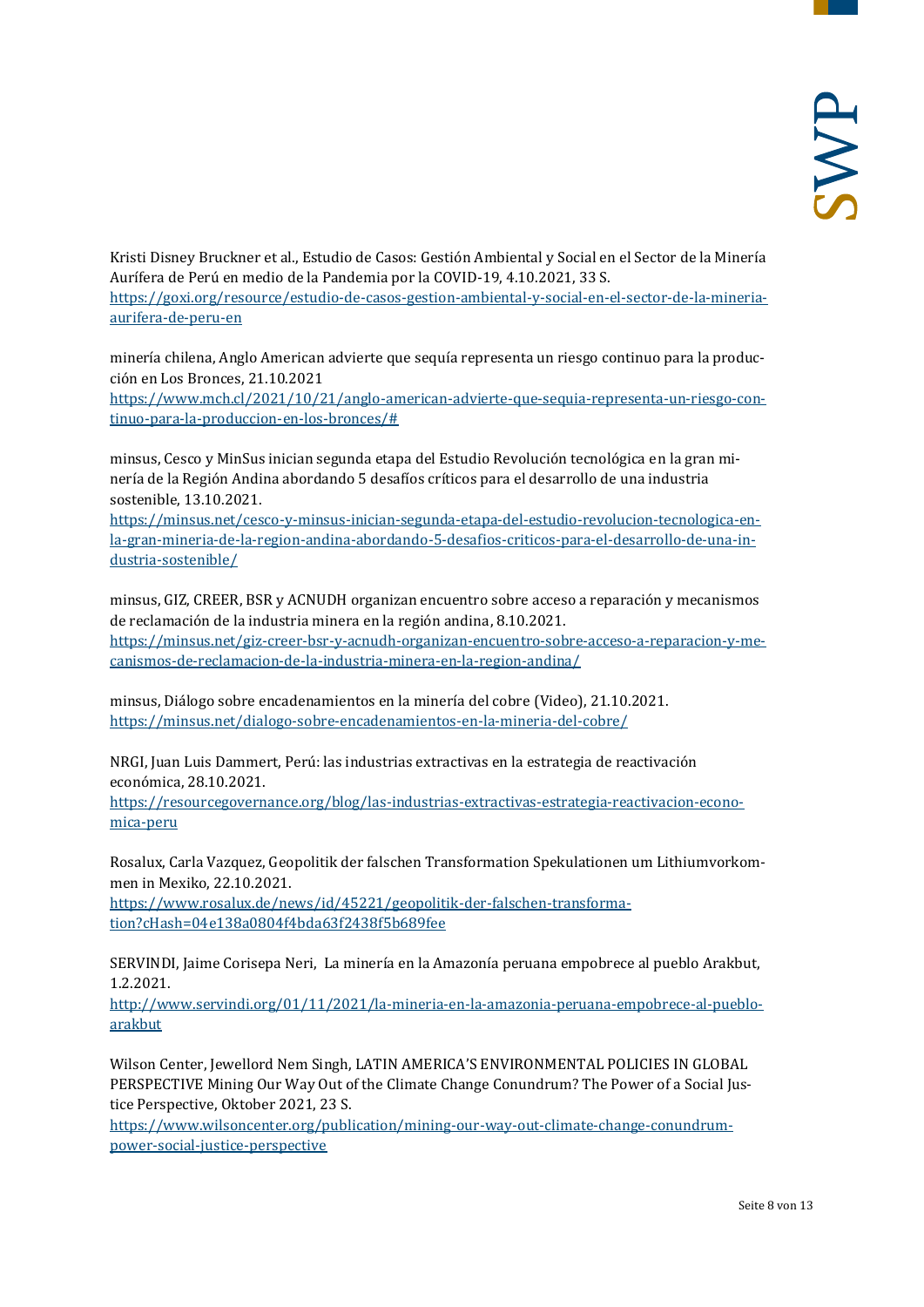### <span id="page-8-0"></span>**Südliches Afrika/Afrika**

Goxi, Mukasiri Sibanda, Holding a mirror for Artisanal and Small-Scale Mining taxation challenges in Zimbabwe, 14.9.2021.

[https://goxi.org/blog/holding-mirror-artisanal-and-small-scale-mining-taxation-challenges-zim](https://goxi.org/blog/holding-mirror-artisanal-and-small-scale-mining-taxation-challenges-zimbabwe)[babwe](https://goxi.org/blog/holding-mirror-artisanal-and-small-scale-mining-taxation-challenges-zimbabwe)

IISD, Chinese Investment in Africa Rises as Project Values and Bilateral Trade Decline, 25.10.2021. <https://www.iisd.org/articles/chinese-investment-africa-bilateral-trade-decline>

Mining in Mabola: The slow violence of environmental degradation CER (RSA), 27.10.2021, ca. 2 S. <https://cer.org.za/news/mining-in-mabola-the-slow-violence-of-environmental-degradation-2>

Minerals Council lauds organised labour's inclusion in mining modernisation Minerals Council RSA, 26.10.2021, 2 S. [https://www.mineralscouncil.org.za/component/jdownloads/send/76-2021/1764-minerals](https://www.mineralscouncil.org.za/component/jdownloads/send/76-2021/1764-minerals-council-lauds-organised-labour-s-inclusion-in-mining-modernisation)[council-lauds-organised-labour-s-inclusion-in-mining-modernisation](https://www.mineralscouncil.org.za/component/jdownloads/send/76-2021/1764-minerals-council-lauds-organised-labour-s-inclusion-in-mining-modernisation)

Mining habitat, house and home during an East African gold boom: economic and emotional dimensions

Deborah Fahy Bryceson, Jesper Bosse Jønsson & Michael Clarke Shand In: Journal of Eastern African Studies (online first), 10.2021, 22 S. <https://doi.org/10.1080/17531055.2021.1989135>

Inside Mining Capitalism. The Micropolitics of Work on the Congolese and Zambian Copperbelts Benjamin Rubbers (ed.) James Currey/ASCL, 2021, 182 S. [https://www.ascleiden.nl/sites/default/files/inside\\_mining\\_capitalism\\_ed\\_rub](https://www.ascleiden.nl/sites/default/files/inside_mining_capitalism_ed_rubbers_contr_francesca_pugliese.pdf)[bers\\_contr\\_francesca\\_pugliese.pdf](https://www.ascleiden.nl/sites/default/files/inside_mining_capitalism_ed_rubbers_contr_francesca_pugliese.pdf)

Is some mining more illegal than others? Benchmarks Foundation (RSA), 09.2021, ca. 3 S. <https://www.bench-marks.org.za/marikana-culprits-continue-to-profit-while-workers-suffer-2/>

Child miners: the dark side of the DRC's coltan wealth Oluwole Ojewale ISSAfrica, 18.10.2021, ca. 2 S. <https://issafrica.org/iss-today/child-miners-the-dark-side-of-the-drcs-coltan-wealth>

Uganda's Illegal Gold Market Is Bustling Sophie Neiman WPR, 01.10.2021, ca. 2 S. Preview: <https://www.worldpoliticsreview.com/articles/30024/uganda-s-illegal-gold-market-is-bustling>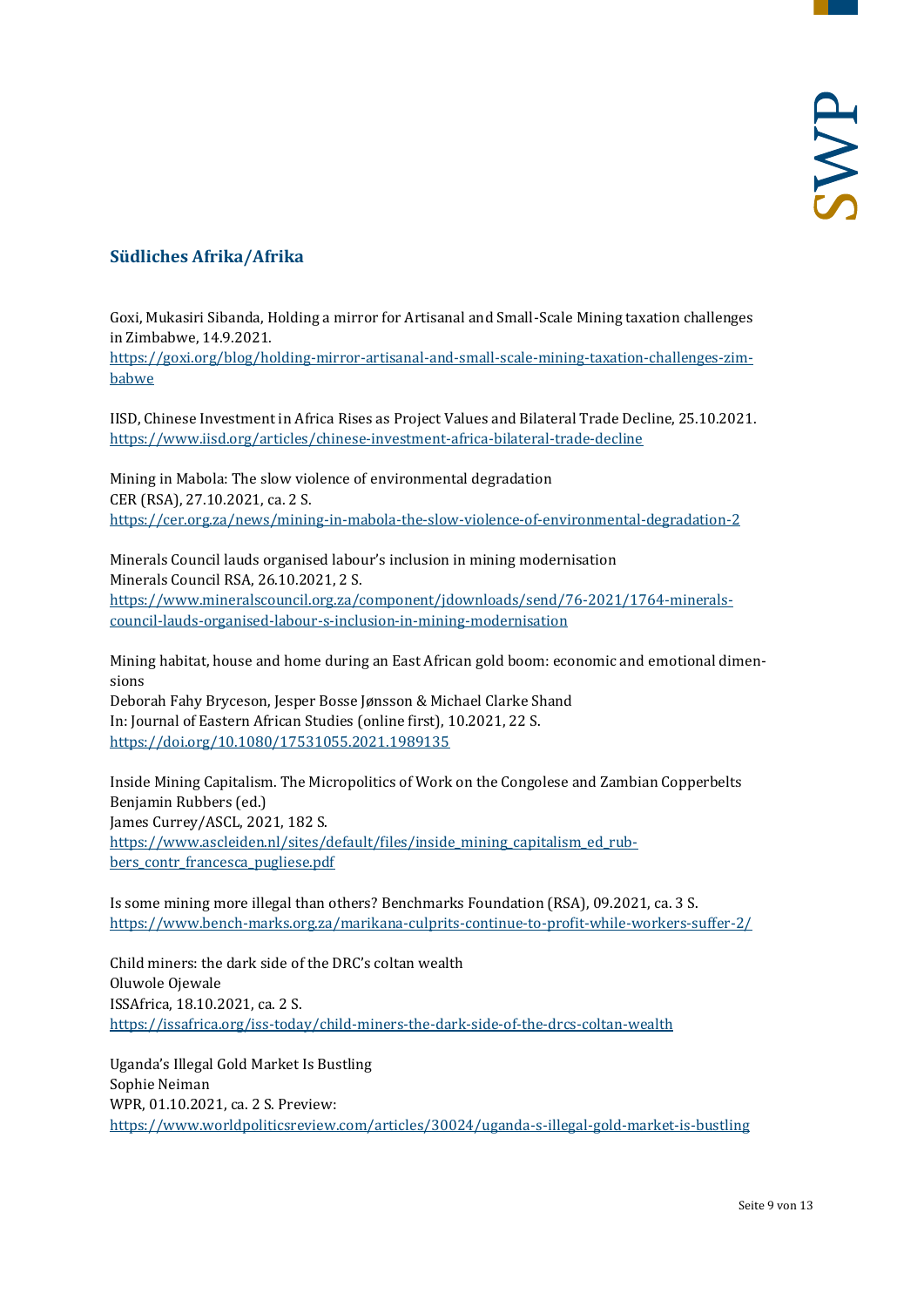Insecurity in Burkina Faso – beyond conflict minerals: The complex links between artisanal gold mining and violence Cristiano Lanzano, Sabine Luning, Alizèta Ouédraogo NAI, 21.09.2021, 7 S. <http://nai.diva-portal.org/smash/record.jsf?pid=diva2%3A1595344&dswid=3311>

No Mine is an Island: Shared Infrastructure for Social Benefit in the African Extractives Industry Daniel Limpitlaw, Hilton Johnson SAIIA, 09.2021, 11 S. [https://saiia.org.za/research/no-mine-is-an-island-shared-infrastructure-for-social-benefit-in-the](https://saiia.org.za/research/no-mine-is-an-island-shared-infrastructure-for-social-benefit-in-the-african-extractives-industry/)[african-extractives-industry/](https://saiia.org.za/research/no-mine-is-an-island-shared-infrastructure-for-social-benefit-in-the-african-extractives-industry/)

The cyanide revolution: Efficiency gains and exclusion in artisanal- and small-scale gold mining Verbrugge, Boris et al. In: Geoforum, Vol. 126 (2021), S. 267-276. Abstract und Download für SWP: <https://doi.org/10.1016/j.geoforum.2021.07.030>

Impact of COVID-19 on Mining: Case Studies of four African Countries *- betr. Mali, Ghana, Sambia und RSA* AfDB Working Paper 357, 10.2021, 32 S. [https://www.afdb.org/en/documents/working-paper-357-impact-covid-19-mining-case-studies](https://www.afdb.org/en/documents/working-paper-357-impact-covid-19-mining-case-studies-four-african-countries)[four-african-countries](https://www.afdb.org/en/documents/working-paper-357-impact-covid-19-mining-case-studies-four-african-countries)

Statement: South Africa must walk the talk at COP26 CER (RSA), 13.10.2021, ca. 2 S. <https://cer.org.za/news/statement-south-africa-must-walk-the-talk-at-cop26>

Climate Impacts in Southern Africa During the 21st Century Robert Scholes, Francois Engelbrecht CER (RSA), 09.2021, 9 S. [https://cer.org.za/wp-content/uploads/2021/09/Climate-impacts-in-South-Africa\\_Final\\_Septem](https://cer.org.za/wp-content/uploads/2021/09/Climate-impacts-in-South-Africa_Final_September_2021.FINAL_.pdf)[ber\\_2021.FINAL\\_.pdf](https://cer.org.za/wp-content/uploads/2021/09/Climate-impacts-in-South-Africa_Final_September_2021.FINAL_.pdf) *Summary (2 S.):* [https://cer.org.za/wp-content/uploads/2021/09/Summary-Climate-impacts-in-Southern-Africa](https://cer.org.za/wp-content/uploads/2021/09/Summary-Climate-impacts-in-Southern-Africa-during-the-21st-Century-final.pdf)[during-the-21st-Century-final.pdf](https://cer.org.za/wp-content/uploads/2021/09/Summary-Climate-impacts-in-Southern-Africa-during-the-21st-Century-final.pdf)

Facts and Figures 2020 Minerals Council South Africa, 10.2021, 43 S. <https://www.mineralscouncil.org.za/downloads/send/3-fact-sheets/1761-facts-and-figures-2020>

Kleinbergbau: Goldgruben für die Starken Richard Kwaku Kumah Welt-Sichten, 10.08.2021, ca. 3 S. *Preview:* <https://www.welt-sichten.org/artikel/39166/goldgruben-fuer-die-starken>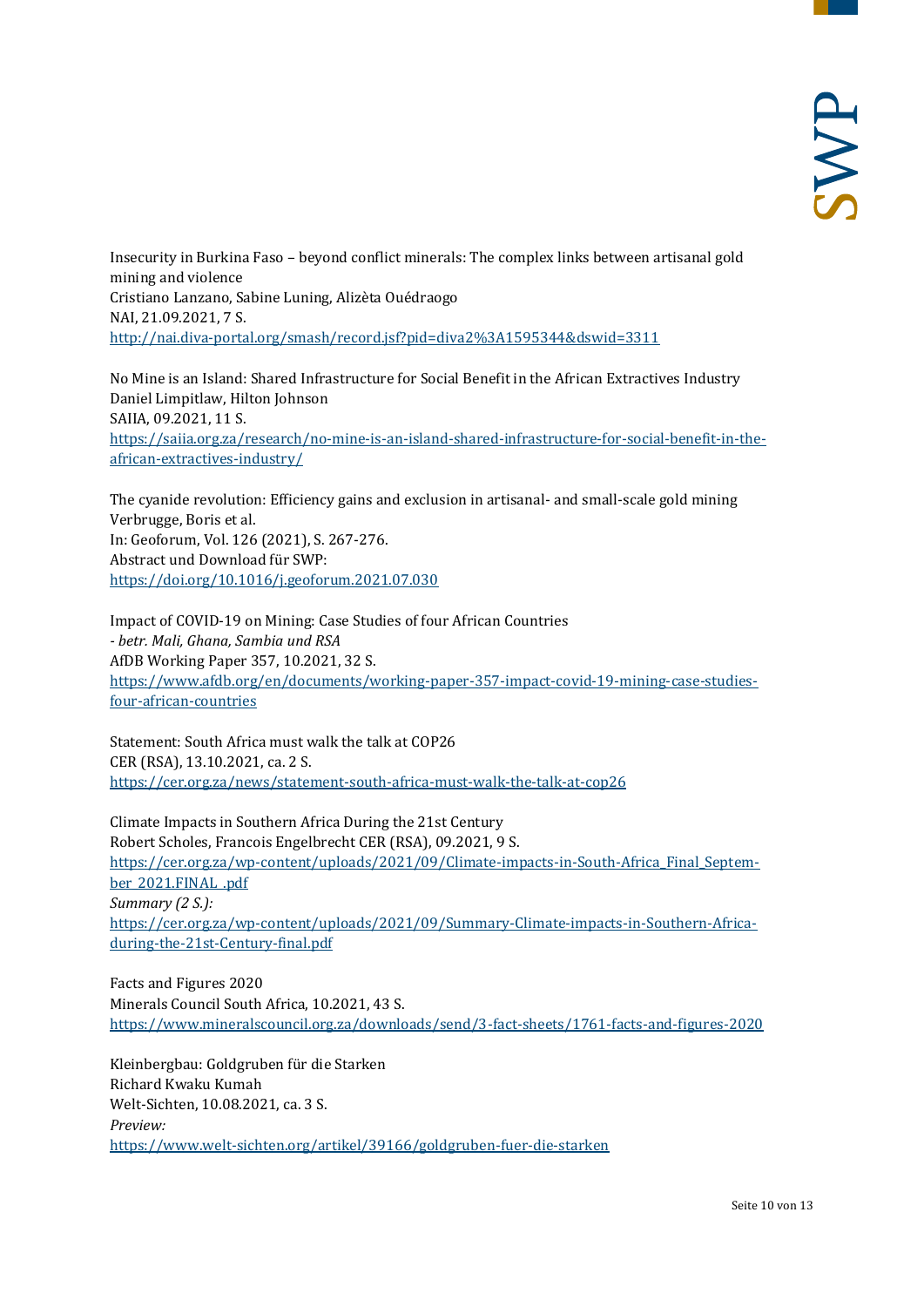Stemming and best practice in the mining industry: A literature review T.E. Oates, W. Spiteri SAIMM, 08.2021, 11 S. <https://www.saimm.co.za/Journal/v121n08p415.pdf>

#### <span id="page-10-0"></span>**weitere Links**

Bader, Michael; Saage-Maaß, Miriam, Transnational legal tactics for labour- How to make use of corporate accountability mechanisms, Oktober 2021, 20 S. <http://library.fes.de/pdf-files/iez/18484.pdf>

Business & Human Rights Resource Centre, Beyond social auditing KEY CONSIDERATIONS FOR MANDATING EFFECTIVE DUE DILIGENCE, Oktober 2021, 6. S. [https://media.business-humanrights.org/media/documents/2021\\_Beyond\\_social\\_auditing\\_v5.pdf](https://media.business-humanrights.org/media/documents/2021_Beyond_social_auditing_v5.pdf)

Business & Human Rights Resource Centre , Hearing the human ENSURING DUE DILIGENCE LEGISLATION EFFECTIVELY AMPLIFIES THE VOICES OF THOSE AFFECTED BY IRRESPONSIBLE BUSINESS, Oktober 2021, 8. S.

https://media.business-humanrights.org/media/documents/2021 Hearing the Human Brie[fing\\_v6.pdf](https://media.business-humanrights.org/media/documents/2021_Hearing_the_Human_Briefing_v6.pdf)

Carr Center for Human Rights Policy , Human Rights Implications of Algorithmic Impact Assessments, Fall 2021, 12. S.

[https://carrcenter.hks.harvard.edu/publications/human-rights-implications-algorithmic-impact](https://carrcenter.hks.harvard.edu/publications/human-rights-implications-algorithmic-impact-assessments-priority-considerations)[assessments-priority-considerations](https://carrcenter.hks.harvard.edu/publications/human-rights-implications-algorithmic-impact-assessments-priority-considerations)

Carr Center for Human Rights Policy, Conflict, Militarization, and Exploitation of Indigenous Land and Resources, Fall 2021, 6.S.

[https://carrcenter.hks.harvard.edu/files/cchr/files/indigenous\\_women\\_convening\\_2021.pdf](https://carrcenter.hks.harvard.edu/files/cchr/files/indigenous_women_convening_2021.pdf)

earthworks.org, Declaration: Clean Energy Cannot be Built on Dirty Mining, 28.10.2021. [https://earthworks.org/media-releases/declaration-clean-energy-cannot-be-built-on-dirty-mi](https://earthworks.org/media-releases/declaration-clean-energy-cannot-be-built-on-dirty-mining/)[ning/](https://earthworks.org/media-releases/declaration-clean-energy-cannot-be-built-on-dirty-mining/)

earthworks.org, Declaration on Mining and the Energy Transition for COP26 [https://earthworks.org/campaigns/making-clean-energy-clean/declaration-on-mining](https://earthworks.org/campaigns/making-clean-energy-clean/declaration-on-mining-and-the-energy-transition-for-cop26/)[and-the-energy-transition-for-cop26/](https://earthworks.org/campaigns/making-clean-energy-clean/declaration-on-mining-and-the-energy-transition-for-cop26/)

ICMM, The mine closure challenges for government and industry, 14.10.2021. [https://www.icmm.com/en-gb/stories/2021/mine-closure-challenges-for-government-and-in](https://www.icmm.com/en-gb/stories/2021/mine-closure-challenges-for-government-and-industry)[dustry](https://www.icmm.com/en-gb/stories/2021/mine-closure-challenges-for-government-and-industry)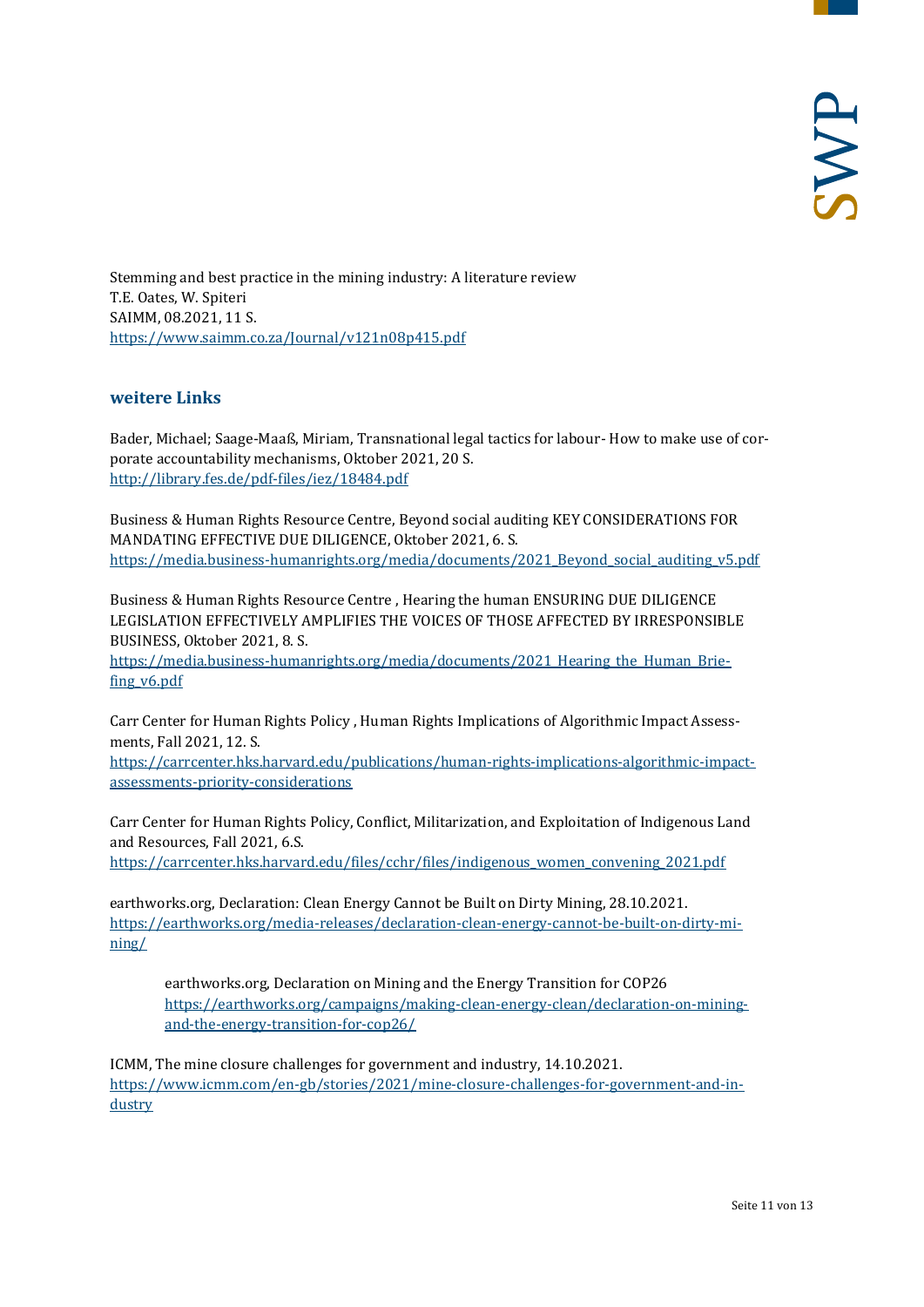IHRB, COP26 High-Level Dialogue on Business and Human Rights in the Just Transition (Audio), 2.11.2021.

https://www.ihrb.org/focus-areas/just-transitions/cop26-high-level-dialogue-on-business-andhuman-rights-in-the-just-transition

IISD, Jennifer Allan, The Incremental Approach to Governing Mercury Still Only One Earth: Lessons from 50 years of UN sustainable development policy, 1.11.2021. <https://www.iisd.org/articles/governing-mercury>

IISD, Cristina Larrea et al., Voluntary Sustainability Standards, Forest Conservation, and Environmental Provisions in International Trade Policy, 28.10.2021, 25 S. [https://www.iisd.org/system/files/2021-10/voluntary-sustainability-standards-forest-conserva](https://www.iisd.org/system/files/2021-10/voluntary-sustainability-standards-forest-conservation-trade-policy.pdf)[tion-trade-policy.pdf](https://www.iisd.org/system/files/2021-10/voluntary-sustainability-standards-forest-conservation-trade-policy.pdf)

IISD, Suzi Malan, How to Advance Sustainable Mining. Still Only One Earth: Lessons from 50 years of UN sustainable development policy, 18.10.2021. <https://www.iisd.org/articles/how-advance-sustainable-mining>

ILO, Women in mining: Towards gender equality, 27.9.2021, 60 S. [https://www.ilo.org/sector/Resources/publications/WCMS\\_821061/lang--en/index.htm](https://www.ilo.org/sector/Resources/publications/WCMS_821061/lang--en/index.htm)

Institute for Policy Studies, by Manuel Pérez-Rocha, Missing from the Climate Talks: Corporate Powers to Sue Governments Over Extractives Policies, 29.10.2021. [https://inequality.org/research/missing-from-the-climate-talks-corporate-powers-to-sue-govern](https://inequality.org/research/missing-from-the-climate-talks-corporate-powers-to-sue-governments-over-extractives-policies/)[ments-over-extractives-policies/](https://inequality.org/research/missing-from-the-climate-talks-corporate-powers-to-sue-governments-over-extractives-policies/)

INTRACEN, Sustainability Standards A NEW DEAL TO BUILD FORWARD BETTER, September 2021, 58 S.

[https://www.intracen.org/uploadedFiles/intracenorg/Content/Publica](https://www.intracen.org/uploadedFiles/intracenorg/Content/Publications/T4SD%20publication_20211013_webpages.pdf)tions/T4SD%20publication 20211013 webpages.pdf

Le Groupe d'études géopolitiques, How green are electric vehicles? 25.10.2021. [https://geopolitique.eu/en/2021/10/25/how-green-are-electric-vehic](https://geopolitique.eu/en/2021/10/25/how-green-are-electric-vehicles/?mc_cid=5a8abbc79e&mc_eid=UNIQID)[les/?mc\\_cid=5a8abbc79e&mc\\_eid=UNIQID](https://geopolitique.eu/en/2021/10/25/how-green-are-electric-vehicles/?mc_cid=5a8abbc79e&mc_eid=UNIQID)

NRGI, Democratizing the Benefits of Natural Resources: Anticorruption and Public Accountability in the Extractive Sector and Energy Transition Proposed country commitments for the 2021-2022 Summit for Democracy, 14.10.2021, 4 S.

[https://resourcegovernance.org/blog/democratizing-benefits-natural-resources-anticorruption](https://resourcegovernance.org/blog/democratizing-benefits-natural-resources-anticorruption-public-accountability-extractive-summit-democracy)[public-accountability-extractive-summit-democracy](https://resourcegovernance.org/blog/democratizing-benefits-natural-resources-anticorruption-public-accountability-extractive-summit-democracy)

NRGI, Amir Shafaie,Moses Kulaba,Kaisa Toroskainen, Politics Are Holding Back Implementation of Extractive Sector Transparency Rules, 29. 9.2021.

[https://resourcegovernance.org/blog/politics-are-holding-back-implementation-extractive-sector](https://resourcegovernance.org/blog/politics-are-holding-back-implementation-extractive-sector-transparency-rules)[transparency-rules](https://resourcegovernance.org/blog/politics-are-holding-back-implementation-extractive-sector-transparency-rules)